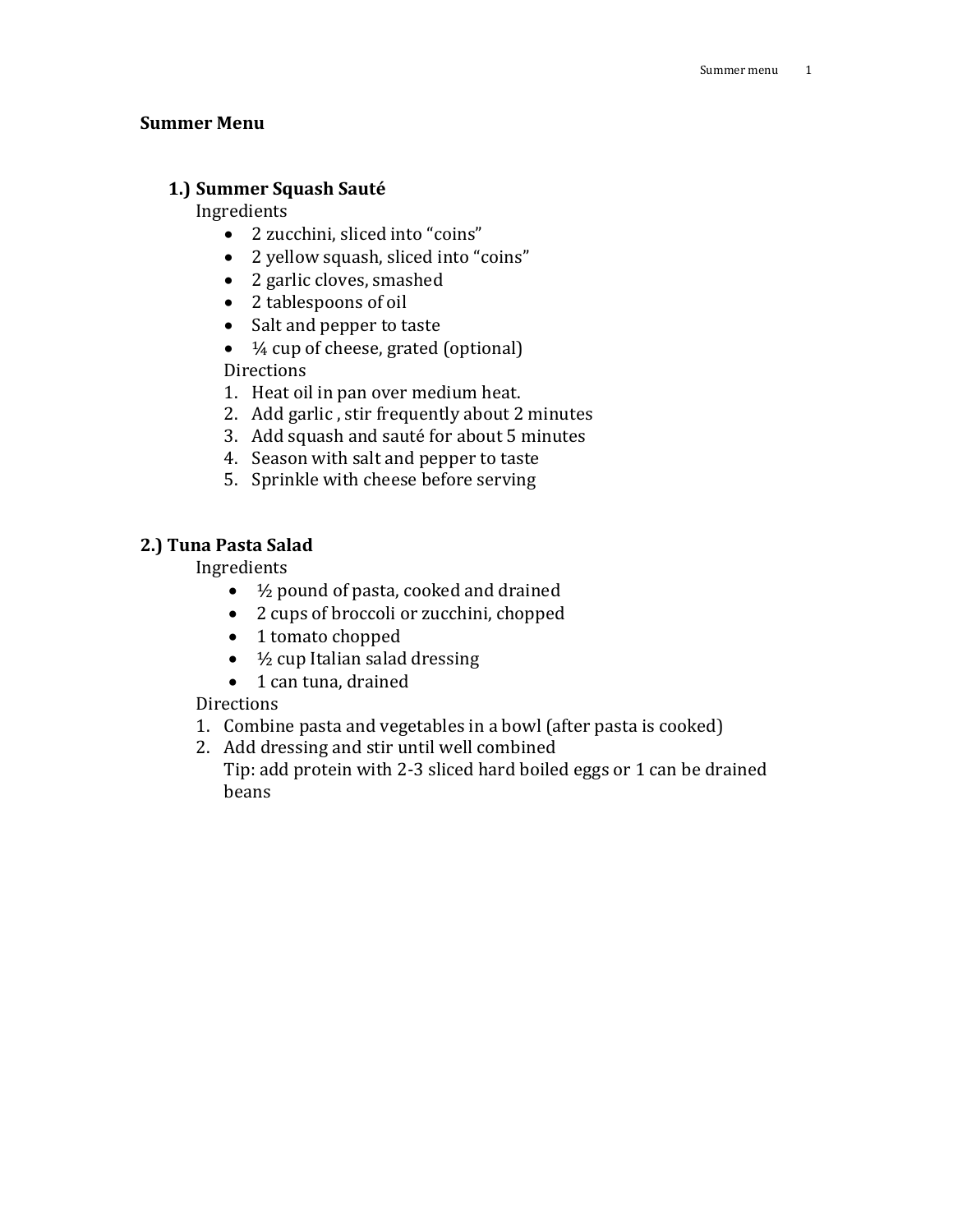### **3.) Stuffed Peppers**

## Ingredients

- 2 bell peppers, cut length wise, remove seeds
- 2 zucchini or yellow squash, sliced
- 2 carrots, sliced
- 1 cup of rice, cooked
- 2 tablespoons of oil
- $\bullet$   $\frac{1}{4}$  cup cheese, shredded (optional)
- salt and pepper to taste

## **Directions**

- 1. Heat oil in pan over medium heat
- 2. Add squash or zucchini and carrots, sauté 7-10 minutes
- 3. Add cooked rice, stir frequently
- 4. Season with salt and pepper
- 5. Spoon into bell pepper halves (optional\* can bake bell pepper halves in oven @ 350 degrees for 20 minutes to make softer)
- 6. Sprinkle cheese when ready to serve.

## **4.) Eggplant Parmesan**

Ingredients

- $\bullet$  1-2 eggplants
- Spaghetti pasta
- Spaghetti sauce

## **Directions**

- 1. Cut eggplant into large "coins", cut of stem and ends
- 2. In a large bowl dissolve salt in  $\frac{1}{2}$  cup warm water, add 4 to 6cupd of cold water, mix
- 3. Place eggplant into salt water, place a smaller plate or something to help keep the eggplant submerged for about 30 minutes
- 4. Meanwhile, preheat the oven to 375F. Also cook and drain pasta.
- 5. After it has soaked for 30 minutes, drain it and place eggplant on paper towel and pat excess water off.
- 6. Spray baking sheet with oil, lay eggplant flat, not over lapping, place in oven for 10 -15 minutes or browning and flip them and repeat once.
- 7. Serve them on top of spaghetti and top with sauce and cheese.